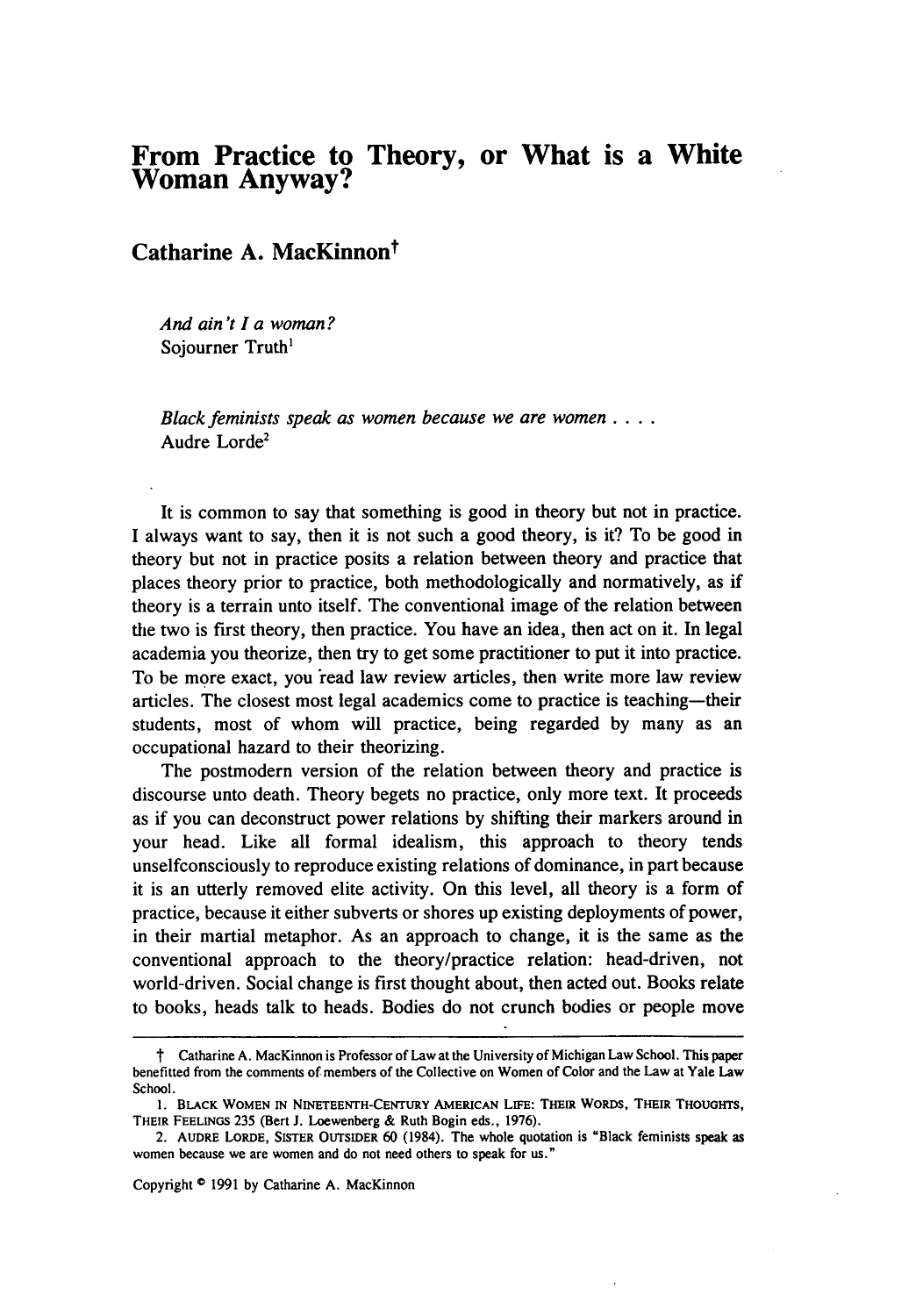people. As theory, it is the de-realization of the world.

The movement for the liberation of women, including in law, moves the other way around. It is first practice, then theory. Actually, it moves this way in practice, not just in theory. Feminism was a practice long before it was a theory. On its real level, the women's movement—where women move against their determinants as women-remains more practice than theory. This distinguishes it from academic feminism. For women in the world, the gap between theory and practice is the gap between practice and theory. We know things with our lives, and live that knowledge, beyond anything any theory has yet theorized. Women's practice of confrontation with the realities of male dominance outruns any existing theory of the possibility of consciousness or resistance. To write the theory of this practice is not to work through logical puzzles or entertaining conundra, not to fantasize utopias, not to moralize or tell people what to do. It is not to exercise authority; it does not lead practice. Its task is to engage life through developing mechanisms that identify and criticize rather than reproduce social practices of subordination and to make tools of women's consciousness and resistance that further a practical struggle to end inequality. This kind of theory requires humility and it requires participation.

I am saying: we who work with law need to be about the business of articulating the theory of women's practice-women's resistance, visions, consciousness, injuries, notions of community, experience of inequality. By practical, I mean socially lived. As our theoretical question becomes "what is the theory of women's practice," our theory becomes a way of moving against and through the world, and methodology becomes technology.

Specifically-and such theory inhabits particularity-I want to take up the notion of experience "as a woman" and argue that it is the practice of which the concept of discrimination "based on sex" is the legal theory. That is, I want to investigate how the realities of women's experience of sex inequality in the world have shaped some contours of sex discrimination in the law.

Sex equality as a legal concept has not traditionally been theorized to encompass issues of sexual assault or reproduction because equality theory has been written out of men's practice, not women's. Men's experiences of group-based subordination have not centered on sexual and reproductive abuse, although they include instances of it. Some men have been hurt in these ways, but they are few and are not usually regarded as hurt because they are men, but in spite of it or in derogation of it. Few men are, sexually and reproductively speaking, "similarly situated" to women but treated better. So sexuality and reproduction are not regarded as equality issues in the traditional approach.3 Two intrepid, indomitable women, women determined to write the practice of their lives onto the law, moved the theory of sex equality to include

**<sup>3.</sup> I** detail this argument further in *Reflections on Sex Equality Under Law,* 100 YALE **L.J.** 1281 (1991).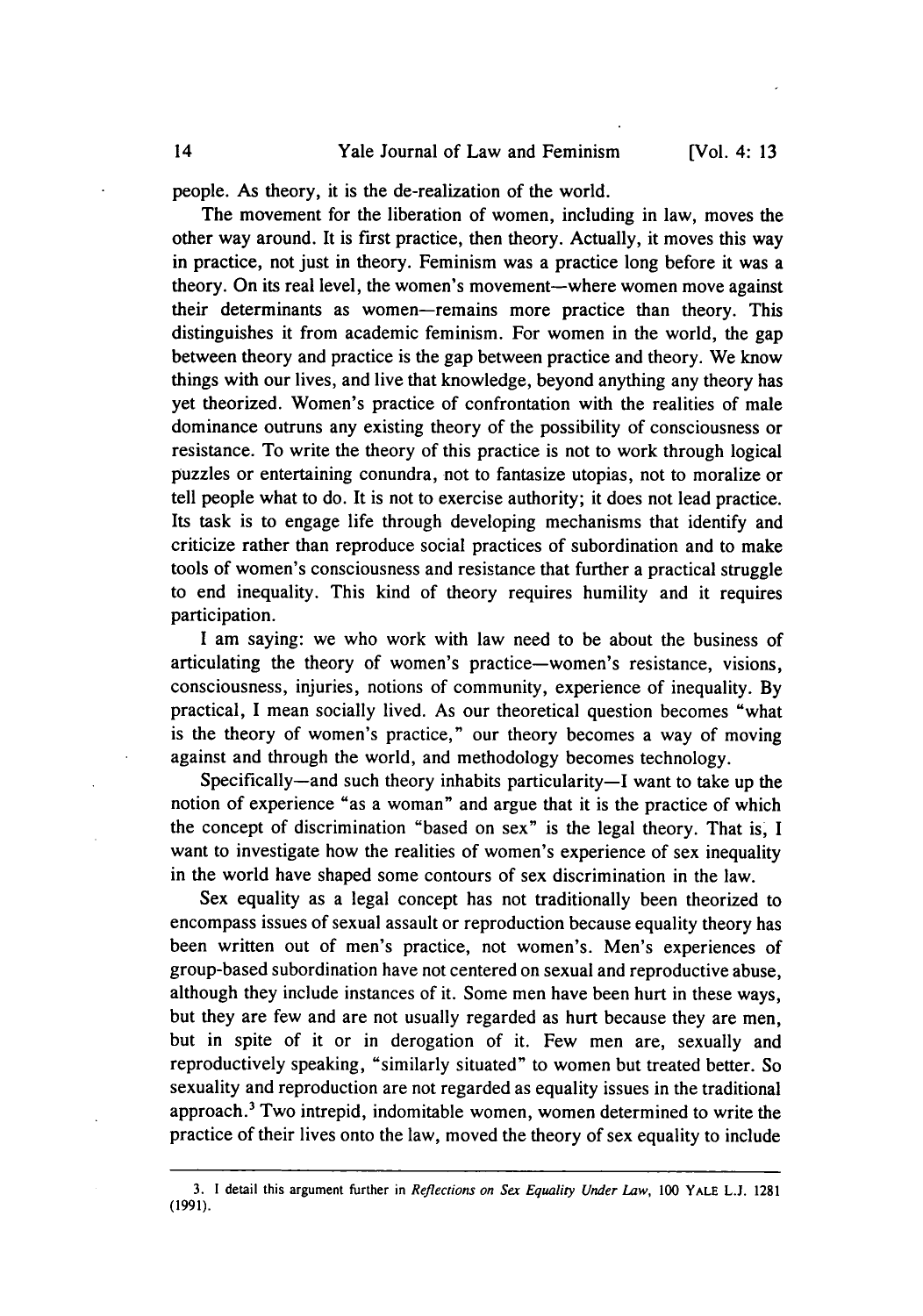these issues.

In her case, *Meritor Savings Bank v. Vinson,4* Mechelle Vinson established that sexual harassment as a working environment is sex discrimination under civil rights law. Her resistance to her supervisor Sidney Taylor-specifically, her identification that his repeated rape, his standing over her in the bank vault waving his penis and laughing, were done to her because she was a woman-changed the theory of sex discrimination for all women. In her case, *California Federal Savings and Loan Association v. Guerra,5* Lillian Garland established that guaranteeing unpaid leaves for pregnant women by law is not discrimination on the basis of sex, but is a step in ending discrimination on the basis of sex. Her resistance to her employer, the California Federal Savings and Loan Association, in its refusal to reinstate her in her job after a pregnancy leave; her identification of that practice as illegal treatment of her because she was a woman, gave sex equality law a decisive spin in the direction of promoting equality, away from its prior status quo-mirroring regressive neutrality. The arguments that won these cases were based on the plaintiffs' lives as women, on insisting that actual social practices that subordinated them as women be theoretically recognized as impermissible sex-based discrimination under law. In the process, sexual assault and reproduction became sex equality issues, with implications for the laws of rape and abortion, among others.

So what is meant by treatment "as women" here? To speak of being treated "as a woman" is to make an empirical statement about reality, to describe the realities of women's situation. In this country, with parallels in other cultures, women's situation combines unequal pay with allocation to disrespected work, sexual targeting for rape, domestic battering, sexual abuse as children, and systematic sexual harassment; depersonalization, demeaned physical characteristics, use in denigrating entertainment, deprivation of reproductive control, and forced prostitution. To see that these practices are done by men to women is to see these abuses as forming a system, a hierarchy of inequality. This situation has occurred in many places, in one form or another, for a very long time, often in a context characterized by disenfranchisement, preclusion from property ownership (women are more likely to be property than to own any), ownership and use as object, exclusion from public life, sex-based poverty, degraded sexuality, and a devaluation of women's human worth and contributions throughout society. This subordination of women to men is socially institutionalized, cumulatively and systematically shaping access to human dignity, respect, resources, physical security, credibility, membership in community, speech, and power. Comprised of all its variations, the group women can be seen to have a collective social history of disempowerment, exploitation and subordination extending to the present. To be treated "as a

<sup>4.</sup> Meritor Say. Bank v. Vinson, 477 U.S. 57 (1986).

<sup>5.</sup> California Fed. Say. & Loan Ass'n v. Guerra. 479 U.S. 272 (1987).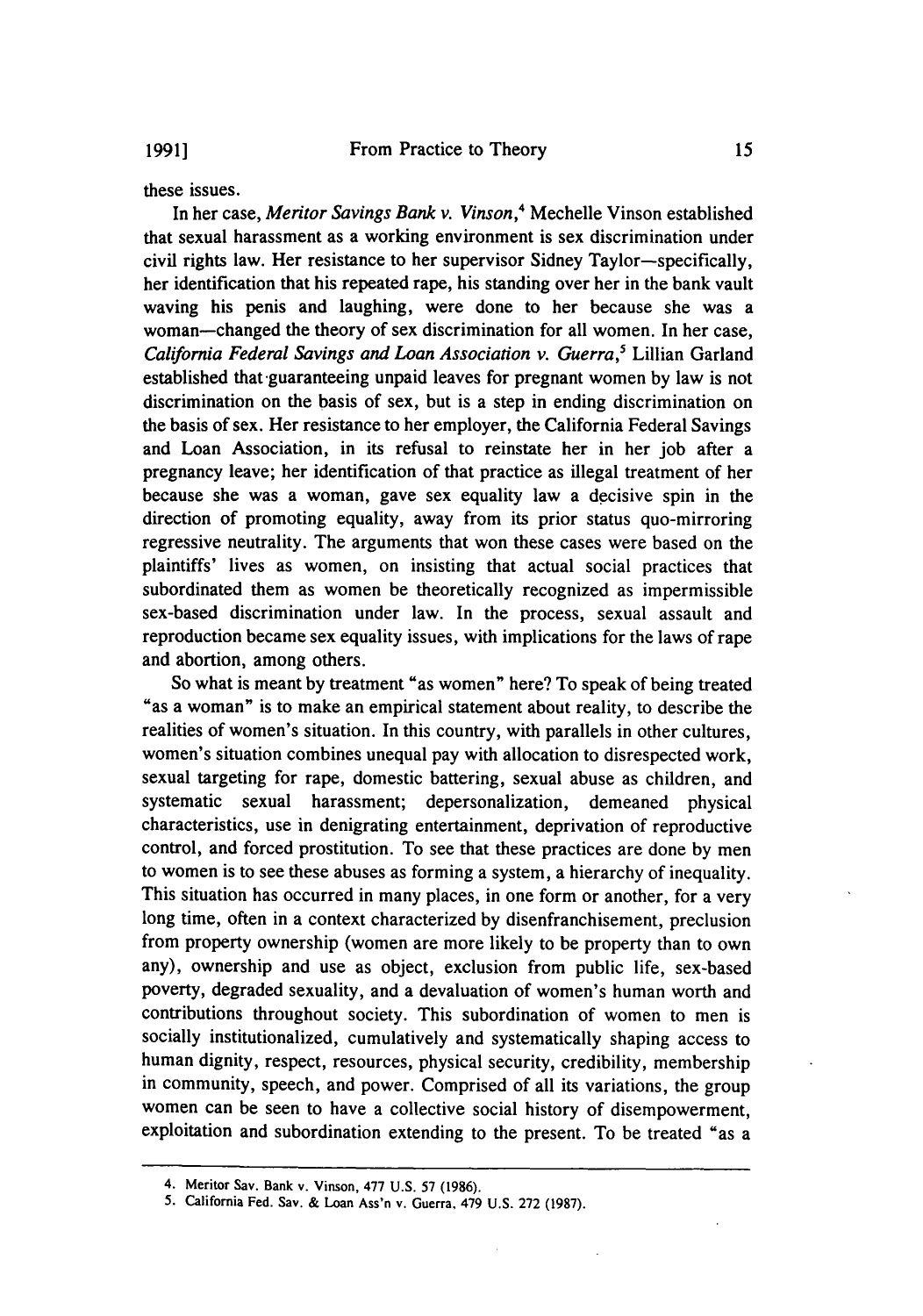woman" in this sense is to be disadvantaged in these ways incident to being socially assigned to the female sex. To speak of social treatment "as a woman" is thus not to invoke any abstract essence or homogeneous generic or ideal type, not to posit anything, far less a universal anything, but to refer to this diverse and pervasive concrete material reality of social meanings and practices such that, in the words of Richard Rorty, "a woman is not yet the name of a way of being human . **.** . **."6**

Thus cohering the theory of "women" out of the practice of "women" produces the opposite of what Elizabeth Spelmanhas criticized as a reductive assumption of essential sameness of all women that she identifies in some feminist theory.7 The task of theorizing women's practice produces a new kind of theory, a theory that is different from prior modes of theorizing in form, not just content. As Andrea Dworkin said quite a long time ago, women's situation requires new ways of thinking, not just thinking new things. $8$ "Woman" as abstraction, distillation, common denominator, or idea is the old way of thinking, or at most a new thing to think, but it is not a new way of thinking. Nor is thinking "as" a woman, as one embodiment of a collective experience, the same as thinking "like" a woman, which is to reproduce one's determinants and think like a victim.

Some recent work, especially Elizabeth Spelman's, could be read to argue that there is no such thing as experience "as a woman" and women of color prove it.<sup>9</sup> This theory converges with the elevation of "differences" as a flag under which to develop diverse feminisms.<sup>10</sup> To do theory in its conventional abstract way, as many do, is to import the assumption that all women are the same or they are not women. What makes them women is their fit within the abstraction "woman" or their conformity to a fixed, posited female essence. The consequence is to reproduce dominance. While much work subjected to this criticism does not do this, $<sup>11</sup>$  one can trace it, surprisingly, in the works</sup>

<sup>6.</sup> Richard Rorty, *Feminism and Pragmatism,* **30** MICH. Q. REV. **231, 234 (1991)** ("MacKinnon's central point, as I read her, is that 'a woman' is not yet the name of a way of being human-not yet the name of a moral identity, but, at most, the name of a disability.").

**<sup>7.</sup> ELIZABETH V. SPELMAN,** INESSENTIAL **WOMAN: PROBLEMS OF EXcLUSION** IN **FEMINIST THOUGHT** 158-59 (1988).

<sup>8. &</sup>quot;[O]ne can be excited *about* ideas without changing at all. [O]ne can think *about* ideas, talk *about* ideas, without changing at all. [Pleople are willing to think about many things. What people refuse to do, or are not permitted to do, or resist doing, is to change the way they think." ANDREA DWORKIN, WOMAN HATING 202 (1974).

<sup>9.</sup> **SPELMAN,** *supra* note 7, at 164-166, 174, 186. Spelman defines "essentialism" largely in terms of central tenets of radical feminism, without being clear whether the experience "as a woman" she identifies in radical feminism is a social or a biological construct. Having done this, it becomes easy to conclude that the "woman" of feminism is a distilled projection of the personal lives of a few comparatively powerful biological females, rather than a congealed synthesis of the lived social situation of women as a class, historically and worldwide.

<sup>10.</sup> Spelman implies that "differences" not be valorized or used as a theoretical construct, *id.* at 174, but others, building on her work and that of Carol Gilligan, CAROL GILLIGAN, IN A DIFFERENT VOICE (1982), do.

<sup>11.</sup> The philosophical term "essentialism" is sometimes wrongly applied to socially-based theories that observe and analyze empirical commonalities in women's condition. *See, e.g.,* Angela P. Harris, *Race and Essentialism in Feminist Legal Theory,* 42 **STAN.** L. REV. **581, 590-601** (1990). One can also take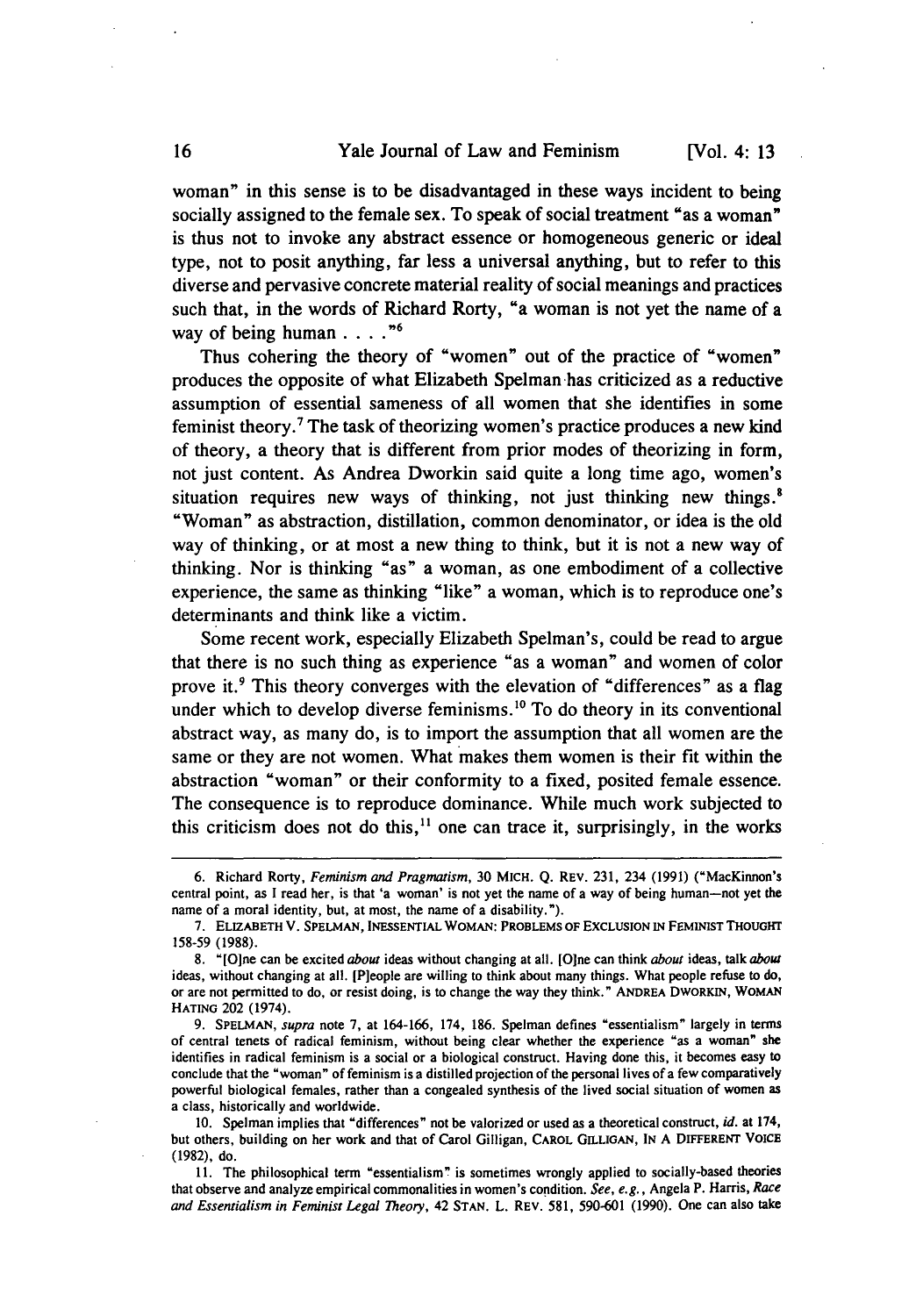of Simone DeBeauvoir and Susan Brownmiller.

**1991]**

DeBeauvoir, explaining why women are second class citizens, says:

Here we have the key to the whole mystery. On the biological level a species is maintained only by creating itself anew; but this creation results only in repeating the same Life in more individuals. . **.** . Her [woman's] misfortune is to have been biologically destined for the repetition of Life, when even in her own view Life does not carry within itself its reasons for being, reasons that are more important than Life itself.<sup>12</sup>

Here women are defined in terms of biological reproductive capacity. It is unclear exactly how any social organization of equality could change such an existential fact, far less how to argue that a social policy that institutionalized it could be sex discriminatory.

Susan Brownmiller argues the centrality of rape in women's condition in the following terms:

Man's structural capacity to rape and woman's corresponding structural vulnerability are as basic to the physiology of both our sexes as the primal act of sex itself. Had it not been for this accident of biology, an accommodation requiring the locking together of two separate parts, penis and vagina, there would be neither copulation nor rape as we know it.... By anatomical fiat-the inescapable construction of their genital organs--the human male was a natural predator and the human female served as his natural prey.<sup>13</sup>

Exactly how to oppose sexual assault from this vantage point is similarly unclear. Do we make a law against intercourse? Although both theorists have considerably more to offer on the question of what defines women's condition, what we have in these passages is simple biological determinism presented as a critical theory of social change.

The problem here, it seems to me, does not begin with a failure to take account of race or class, but with the failure to take account of gender. It is not only or most fundamentally an account of race or class dominance that is missing here, but an account of male dominance. There is nothing biologically necessary about rape, as Mechelle Vinson made abundantly clear when she sued for rape as unequal treatment on the basis of sex. And, as Lillian Garland saw, and made everyone else see, it is the way society punishes women for

an essentialist approach to race or class. In other words, a theory does not become "essentialist" to the degree it discusses gender as such nor is it saved from "essentialism" to the degree it incorporates race or class.

<sup>12.</sup> **SIMONE DEBEAUVOIR, THE SECOND** SEX 64 (H.M. Parshley ed. & trans., 1971).

**<sup>13.</sup> SUSAN BROWNMILLER, AGAINST OUR WILL: MEN, WOMEN, AND RAPE 4, 6 (1976).**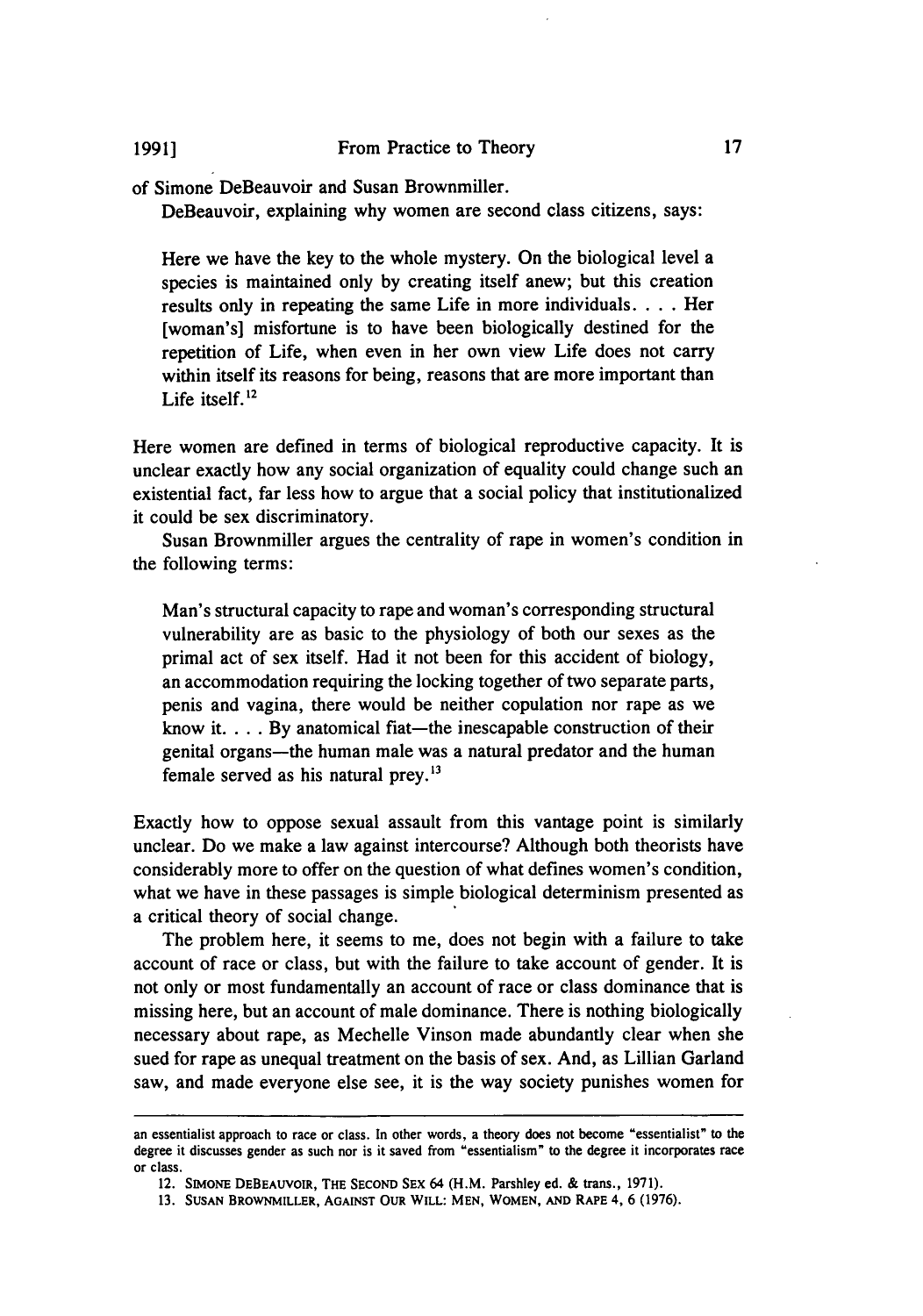reproduction that creates women's problems with reproduction, not reproduction itself. Both women are Black. This only supports my suspicion that if a theory is not true of, and does not work for, women of color, it is not really true of, and will not work for, any women, and that it is not really about gender at all. The theory of the practice of Mechelle Vinson and Lillian Garland, because it is about the experience of Black women, *is* what gender is about.

In recent critiques of feminist work for failing to take account of race or class, 14 it is worth noting that the fact that there is such a thing as race and class is assumed, although race and class are generally treated as abstractions to attack gender rather than as concrete realities, if indeed they are treated at all. Spelman, for example, discusses race but does virtually nothing with class.<sup>15</sup> In any event, race and class are regarded as unproblematically real and not in need of justification or theoretical construction. Only gender is not real and needs to be justified. Although many women have demanded that discussions of race or class take gender into account, typically demands these do not take the form that, outside explicit recognition of gender, race or class do not exist. That there is a diversity to the experience of men and women of color, and of working class women and men regardless of race, is not said to mean that race or class are not meaningful concepts. I have heard no one say that there can be no meaningful discussion of "people of color" without gender specificity. Thus the phrase "people of color and white women" has come to replace the previous "women and minorities," which women of color rightly perceived as not including them twice, and embodying a white standard for sex and a male standard for race. But I hear no talk of "all women and men of color," for instance. It is worth thinking about that when women of color refer to "people who look like me," it is understood that they mean people of color, not women, in spite of the fact that both race and sex are visual assignments, both possess clarity as well as ambiguity, and both are marks of oppression, hence community.

In this connection, it has recently come to my attention that the white woman is the issue here, so I decided I better find out what one is. This creature is not poor, not battered, not raped (not really), not molested as a child, not pregnant as a teenager, not prostituted, not coerced into pornography, not a welfare mother, and not economically exploited. She doesn't work. She is either the white man's image of her-effete, pampered,

<sup>14.</sup> **1** am thinking in particular **of SPELMAN,** see supra note **7,** and Marlee Kline, Race, *Racism, and Feminist Legal Theory,* 12 HARV. WOMEN'S **L.J.** 115 (1989), although this analysis also applies to others who have made the same argument, such as Harris, *supra* note 11. Among its other problems, much of this work tends to make invisible the women of color who were and are instrumental in defining and creating feminism as a movement of women in the world, as well as a movement of mind.

<sup>15.</sup> This is by contrast with the massive feminist literature on the problem of class, which I discuss and summarize as a foundational problem for feminist theory in TOWARD **A** FEMINIST THEORY **OF THE STATE** (1989). Harris, *supra* note 11, discusses race but does nothing with either class or sexual orientation except invoke them as clubs against others. See, for example, *id.* at **588,** n.26 and accompanying text.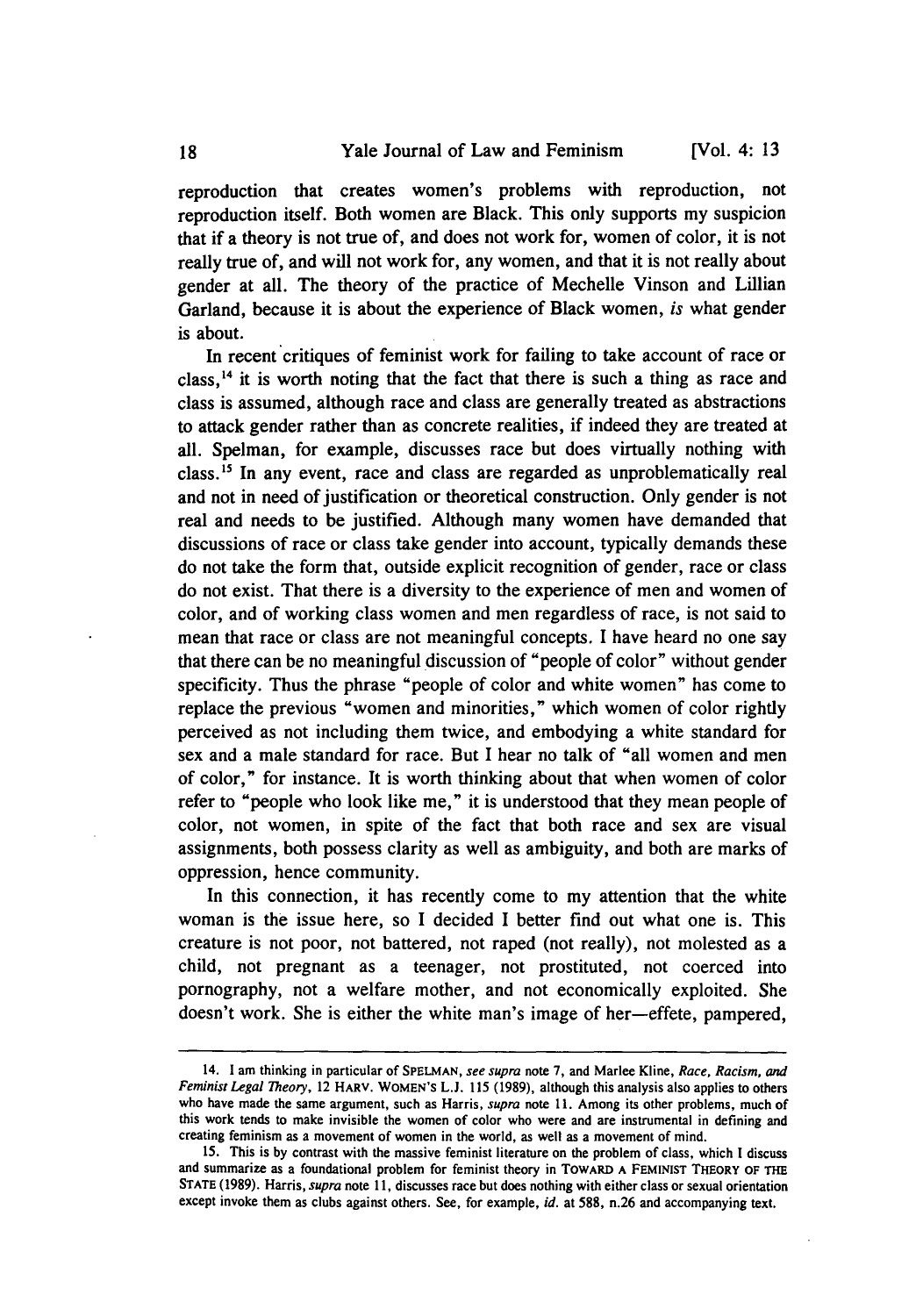privileged, protected, flighty, and self-indulgent-or the Black man's image of her-all that, plus the "pretty white girl" (meaning ugly as sin but regarded as the ultimate in beauty because she is white). She is Miss Anne of the kitchen, she puts Frederick Douglass to the lash, she cries rape when Emmett Till looks at her sideways, she manipulates white men's very real power with the lifting of her very well-manicured little finger. She makes an appearance in Baraka's "rape the white girl,"16 as Cleaver's real thing after target practice on Black women,<sup>17</sup> as Helmut Newton's glossy upscale hard-edged, distanced vamp,<sup>18</sup> and as the Central Park Jogger, the classy white madonna who got herself raped and beaten nearly to death. She flings her hair, feels beautiful all the time, complains about the colored help, tips badly, can't do anything, doesn't do anything, doesn't know anything, and alternates fantasizing about fucking Black men with accusing them of raping her. As Ntozake Shange points out, all Western civilization depends on her.<sup>19</sup> On top of all of this, out of impudence, imitativeness, pique, and a simple lack of anything meaningful to do, she thinks she needs to be liberated. Her feminist incarnation is all of the above, and guilty about every single bit of it, having **by** dint of repetition refined saying "I'm sorry" to a high form of art. She can't even make up her own songs.

There is, of course, much to much of this, this "woman, modified," this woman discounted **by** white, meaning she would be oppressed but for her privilege. But this image seldom comes face to face with the rest of her reality: the fact that the majority of the poor are white women and their children (at least half of whom are female); that white women are systematically battered in their homes, murdered **by** intimates and serial killers alike, molested as children, actually raped (mostly **by** white men), and that even Black men, on average, make more than they do.<sup>20</sup> If one did not know this, one could be taken in **by** white men's image of white women: that the pedestal is real, rather than a cage in which to confine and trivialize them and segregate them from the rest of life, a vehicle for sexualized infantilization, a virginal set-up for rape **by** men who enjoy violating the pure, and a myth with which to try to control Black women. (See, if you would lie down and be quiet and not move, we would revere you, too.) One would think that the white men's myth that

**<sup>16.</sup>** LEROI **JONES,** Black Dada Nihilismus, in **THE DEAD LECTURER 61, 63** (1964).

**<sup>17. &</sup>quot;1** became a rapist. To refine my technique and *modus operandi,* I started out **by** practicing on black girls in the ghetto **...** and when **I** considered myself smooth enough, I crossed the tracks and sought out white prey." ELDRIDGE CLEAVER, **SOUL ON** ICE 14 (1968). "[Rlaping the white girl" as an activity for Black men is described as one of "the funky facts of life," in a racist context in which the white girl's white-girlness is sexualized-that is, made a site of lust, hatred and hostility-for the Black man through the history of lynching. *Id.* at 14-15.

**<sup>18.</sup>** HELMUT NEWTON, **WHITE** WOMEN (1976).

**<sup>19.</sup>** NTOZAKE SHANGE, THREE PIECES 48 (1981).

<sup>20.</sup> In **1989,** the median income of white women was approximately one-fourth less than that of Black men; in 1990 it was one-fifth less. **U.S. BUREAU OF** THE **CENSUS,** CURRENT POPULATION REP., Ser. P-60, **No.** 174, MONEY INCOME OF HOUSEHOLDS, FAMILIES, **AND PERSONS** IN THE UNITED STATES: 1990 104-05 (tbl. 24) (1991).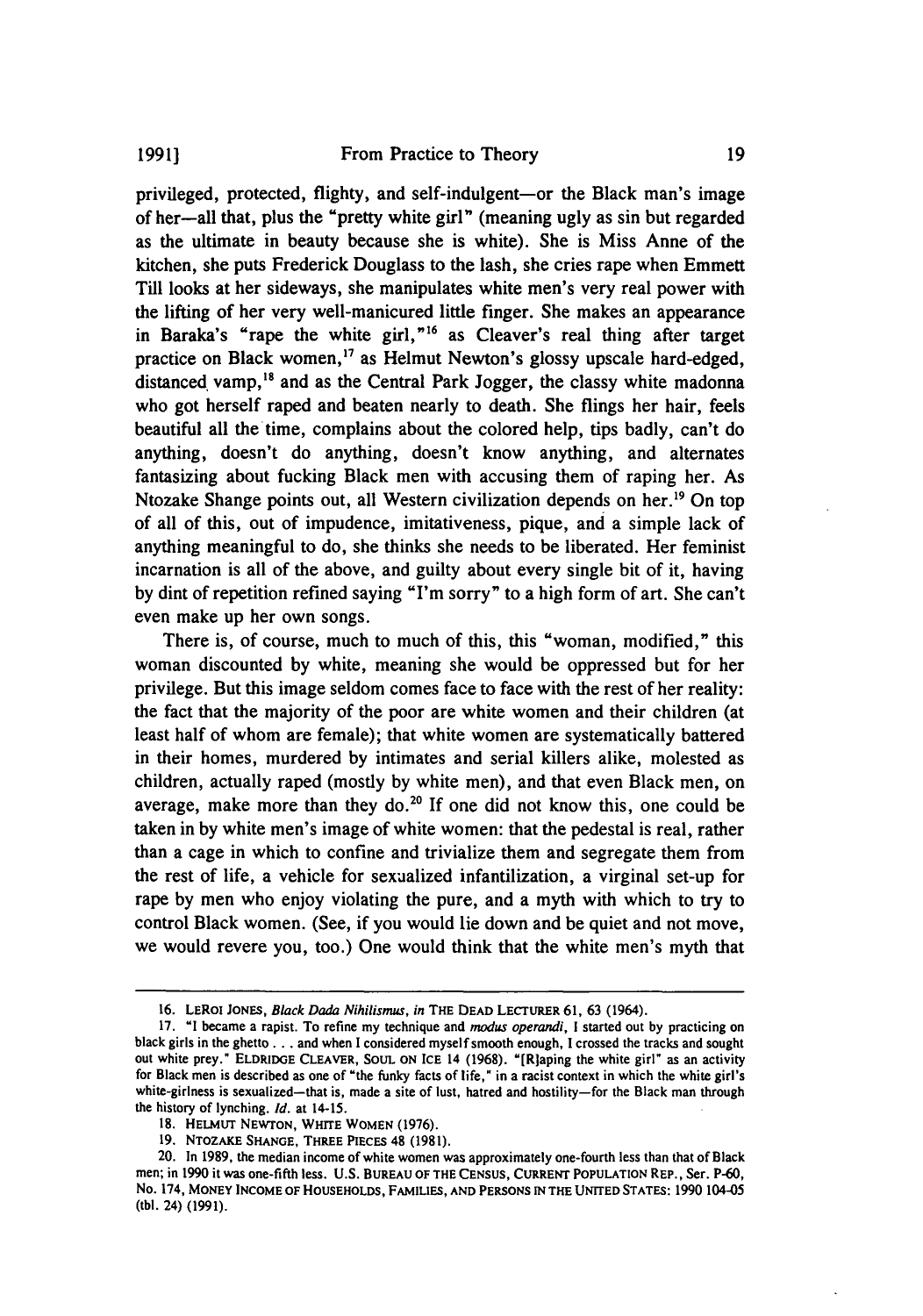they protect white women was real, rather than a racist cover to guarantee their exclusive and unimpeded sexual access-meaning they can rape her at will, and do, a posture made good in the marital rape exclusion and the largely useless rape law generally. One would think that the only white women in brothels in the South during the Civil War were in *Gone With the Wind.<sup>2</sup>* This is not to say there is no such thing as skin privilege, but rather that it has never insulated white women from the brutality and misogyny of men, mostly but not exclusively white men, or from its effective legalization. In other words, the "white girls" of this theory miss quite a lot of the reality of white women in the practice of male supremacy.

Beneath the trivialization of the white woman's subordination implicit in the dismissive sneer "straight white economically-privileged women" (a phrase which has become one word, the accuracy of some of its terms being rarely documented even in law journals) lies the notion that there is no such thing as the oppression of women as such. If white women's oppression is an illusion of privilege and a rip-off and reduction of the civil rights movement, we are being told that there is no such thing as a woman, that our practice produces no theory, and that there is no such thing as discrimination on the basis of sex. What I am saying is, to argue that oppression "as a woman" negates rather than encompasses recognition of the oppression of women on other bases, is to say that there is no such thing as the practice of sex inequality.

Let's take this the other way around. As I mentioned, both Mechelle Vinson and Lillian Garland are African-American women. Wasn't Mechelle Vinson sexually harassed as a woman? Wasn't Lillian Garland pregnant as a woman? They thought so. The whole point of their cases was to get their injuries understood as "based on sex," that is, because they are women. The perpetrators, and the policies under which they were disadvantaged, saw them as women. What is being a woman if it does not include being oppressed as one? When the Reconstruction Amendments "gave Blacks the vote," and Black women still could not vote, weren't they kept from voting "as women?" When African-American women are raped two times as often as white women, aren't they raped as women? That does not mean their race is irrelevant and it does not mean that their injuries can be understood outside a racial context. Rather, it means that "sex" is *made up of* the reality of the experiences of all women, including theirs. It is a composite unit rather than a divided unitary whole, such that each woman, in her way, is all women. So, when white women are sexually harassed or lose their jobs because they are pregnant, aren't they women too?

The treatment of women in pornography shows this approach in graphic relief. One way or another, all women are in pornography. African-American women are featured in bondage, struggling, in cages, as animals, insatiable. As Andrea Dworkin has shown, the sexualized hostility directed against them

<sup>21.</sup> This is an insight of Dorothy Teer.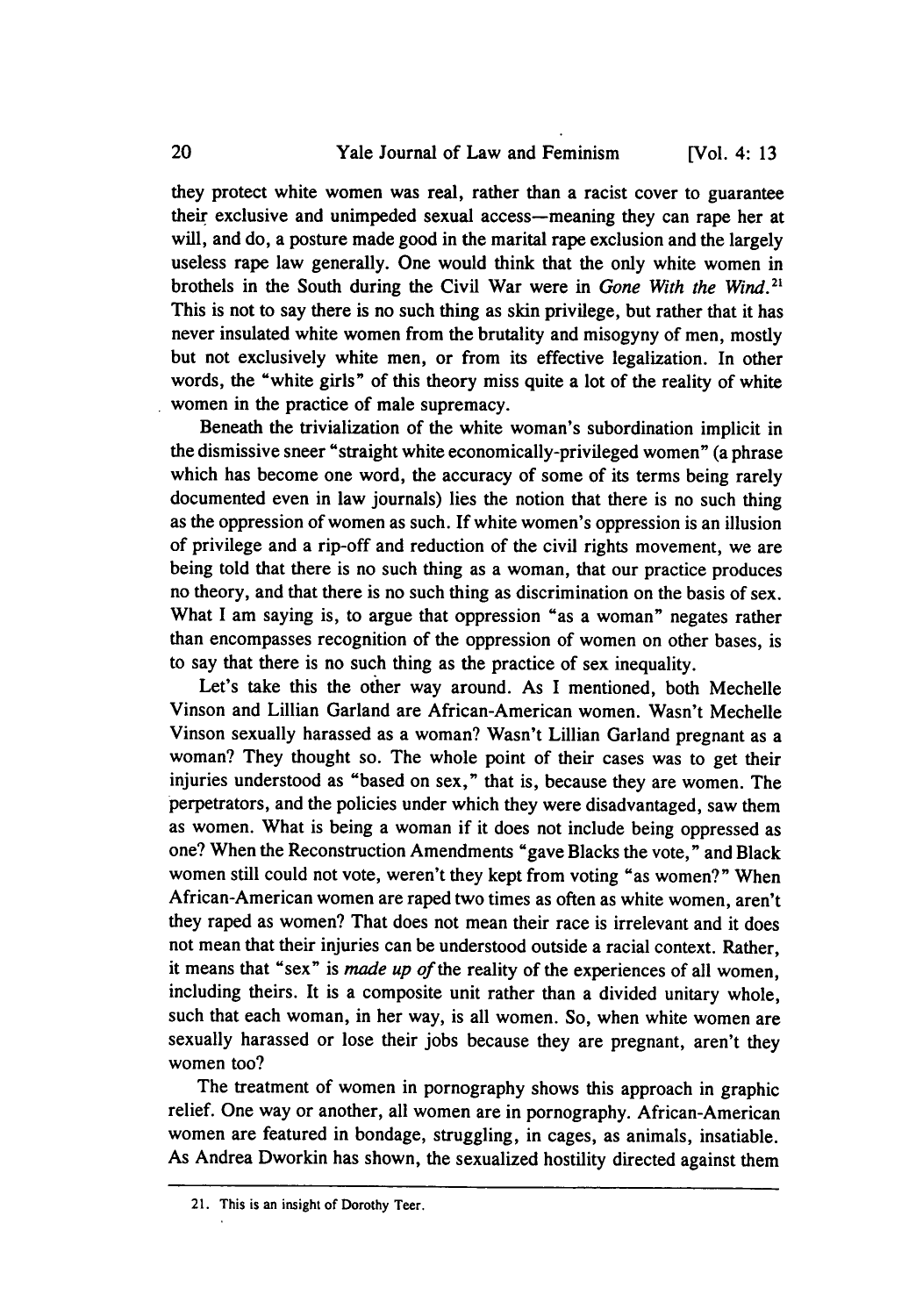**1991]**

makes their skin into a sex organ, focusing the aggression and contempt directed principally at other women's genitals.<sup>22</sup> Asian women are passive, inert, as if dead, tortured unspeakably. Latinas are hot mommas. Fill in the rest from every demeaning and hostile racial stereotype you know; it is sex here. This is not done to men, not in heterosexual pornography. What is done to white women is a kind of floor; it is the best anyone is treated and it runs from Playboy through sadomasochism to snuff. What is done to white women can be done to any woman, and then some. This does not make white women the essence of womanhood. It is a reality to observe that this is what can be done and *is* done to the most privileged of women. This is what privilege as a woman gets you: most valued as dead meat.

I am saying, each woman is in pornography as the embodiment of her particularities. This is not in tension with being there "as a woman," *it is what being there as a woman means.* Her specificity makes up what gender *is.* White, for instance, is not a residual category. It is not a standard against which the rest are "different." There is no generic "woman" in pornography. White is not unmarked; it is a specific sexual taste. Being defined and used in this way defines what being a woman means in practice. Robin Morgan once said, "pornography is the theory, rape is the practice."<sup>23</sup> This is true, but Andrea Dworkin's revision is more true: "Pornography is the theory, pornography is the practice."<sup>24</sup> This approach to "what is a woman" is reminiscent of Sartre's answer to the question "what is a Jew?" Start with the anti-Semite.<sup>25</sup>

In my view, the subtext to the critique of oppression "as a woman," the critique that holds that there is no such thing, is dis-identification with women. One of its consequences is the destruction of the basis for a jurisprudence of sex equality. An argument advanced in many critiques **by** women of color has been that theories of women must include all women, and when they do, theory will change. On one level, this is necessarily true. On another, it ignores the formative contributions of women of color to feminist theory since its inception. **I** also sense, though, that many women, not only women of color and not only academics, do not want to be "just women," not only because something important is left out, but also because that means being in a category with "her," the useless white woman whose first reaction when the going gets rough is to cry. **I** sense here that people feel more dignity in being part of any group that includes men than in being part of a group that includes that

**<sup>22.</sup> ANDREA DwORKIN, PORNOGRAPHY: MEN POSSESSING WOMEN 215-16 (1981).**

**<sup>23.</sup> ROBIN MORGAN, GOING Too FAR 169 (1978).**

**<sup>24.</sup> Personal communication with Andrea Dworkin.** *See also* **ANDREA DWORKIN, MERCY 232, 304-07. (1991).**

**<sup>25.</sup>** "Thus, to know what the contemporary Jew is, we must ask the Christian conscience. And we must ask, not 'What is a Jew?' but *'What have you made of the Jews?'*

The Jew is one whom other men consider a Jew: that is the simple truth from which we must start. In this sense **...** it is the anti-Semite who makes the Jew." **JEAN-PAUL SARTRE, ANTI-SEMITE AND JEW 69** (George **J.** Becker trans., 1948).